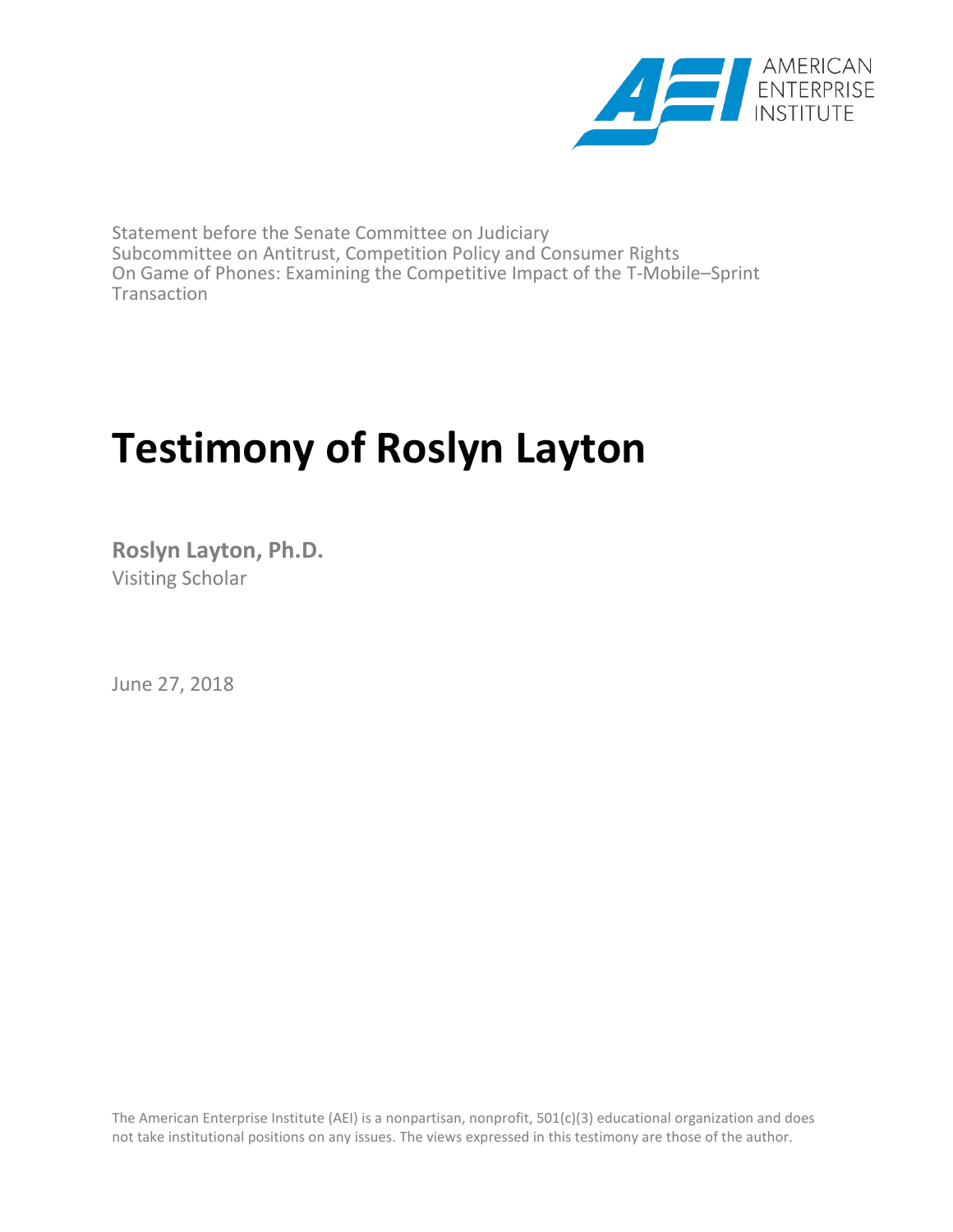Mr. Chairman and members of the committee, thank you for the opportunity to appear before you at today's hearing on the competitive impact of the T-Mobile–Sprint transaction. The comments today reflect my own opinion. I have no financial relationship with the parties in the transaction. I own no securities of any telecommunications or internet firm.

Thank you for a colorful title to today's hearing, which allows us an interesting starting point to reflect on the nature of competition. The key critique of this merger is that reducing the number of players reduces competition. That logic does not hold up in *Game of Thrones*: When you reduce the number of warring parties vying for the thrones, you will likely increase rivalry. Who wins is a function of innovation—with (a better) weapon and the superior strategy. The point is merely that what we care about in a competitive market is rivalry, not the number of firms. Remember it only take two to start a bar fight.

I am proud to be a part of the American Enterprise Institute where I am part of a team of adjunct scholars around the world studying technology policy. As an American based in Denmark at Aalborg University and Strand Consult, I have the benefit to study the global wireless market with colleagues who have studied the field in its innovation, engineering, and policy for more than 20 years. The situation facing the US is not unique. Consolidation is a feature of nearly every country's mobile market, driven primarily by exogeneous competition by the internet companies. We have had consolidation for over a decade, and the general trend of prices is downward.

Looking at the merger between T-Mobile and Sprint, there are two important questions: How will this merger affect prices, and how will it affect investment in infrastructure? In practice, American consumers and businesses will still be able to access some of the world's best mobile infrastructure at competitive prices, and that infrastructure will increasingly be more accessible to Americans in all areas.

In less than a generation, the global mobile wireless industry has succeeded to connect nearly every person on the face of the earth to a mobile phone and a mobile network. It is the mobile phone, not the internet, which is the world's most quickly adopted innovation.<sup>1</sup> Mobile networks have been leveraged to connect people to the internet, and today about half of the world's population connects to the internet with a mobile phone. During this period, mobile subscription prices have fallen more than 90 percent, while data volumes have increased thousands of times. Market liberalization and subsequent consolidation have driven this trend. Markets have been liberated from government control and subsequently consolidated through the innovative and creative ways that mobile operators combine complementary assets.<sup>2</sup> We have never had more data, more products, and better prices than today.

Looking at 2012–17, the figures from Bank of America Merrill Lynch show that averaged revenue per user (ARPU) in the US has declined from \$54 to \$45 (Verizon) and from \$43 to \$34 (T-Mobile).<sup>3</sup> In five years, American consumers have cut 20 percent of the cost of their mobile bill while the quality, volume, and speed of the service has increased dramatically. Despite the massive consolidation in the US and worldwide telecom market over the years, consumers prices have only gone one way: down. There are few products and services that improve in quality as they decrease in price, and consumers consistently get value for money. Their outlay for connectivity, of which mobile wireless is a vital part, takes us an increasingly smaller share of their total income. People spend more as a percentage each on housing, transportation, education, clothing, food, and vacation—in many cases seeing prices increase—whereas the price of mobile wireless has fallen.<sup>4</sup>

Moreover, competition in the mobile market is global. The Europeans adopted the Global System for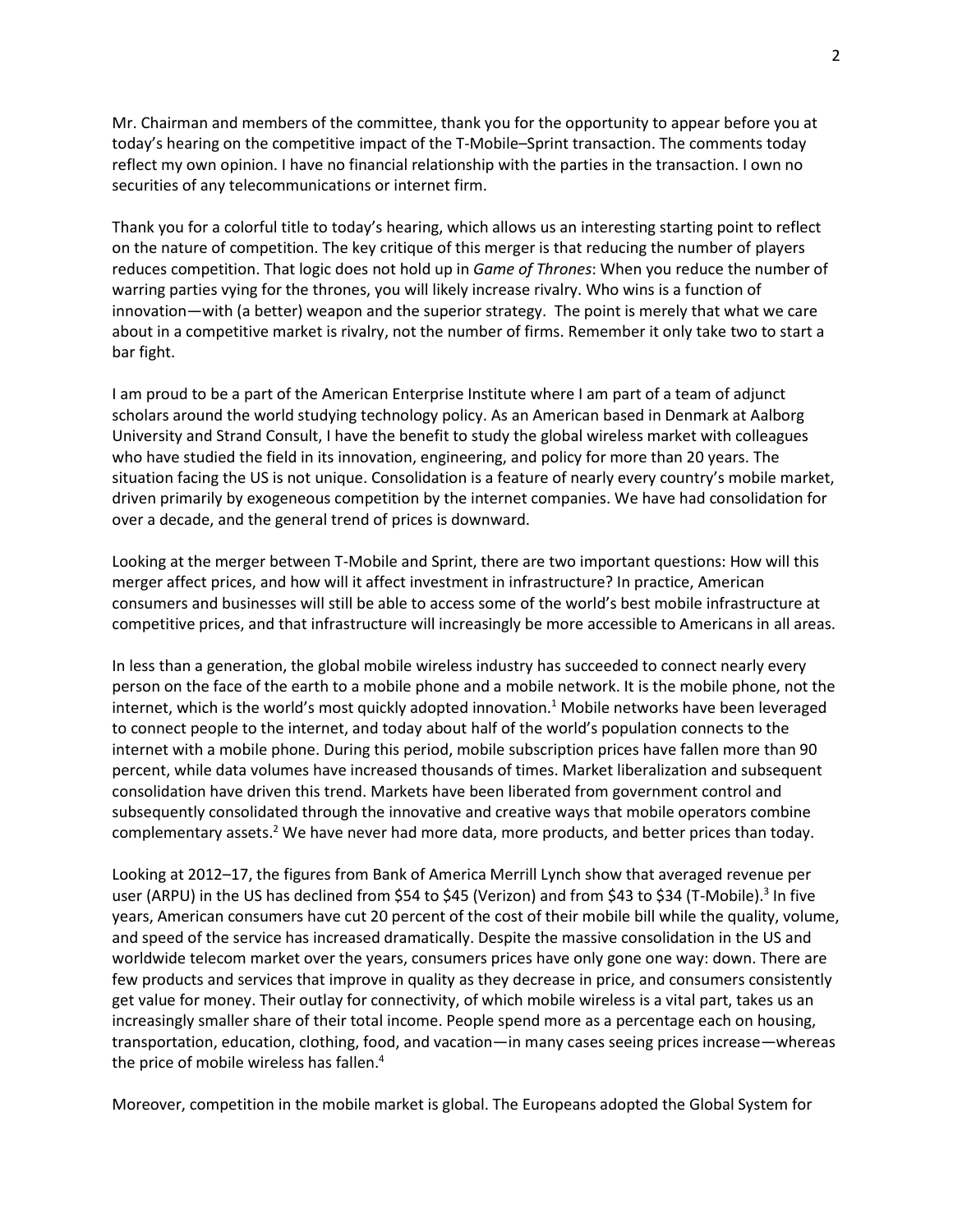Mobile communications (GSM) standard to give their phone manufacturers an edge. Verizon realized that their (code-division multiple access (CDMA) technology was not compatible with the cool smartphones on the GSM/WCDMA market. It would not have mattered if there were 100 CDMA mobile operators. People wanted the technology of the cool smartphones. Verizon did not copy the Europeans and launch 3G (WCDMA). Instead, they leapfrogged to 4G. The other US operators followed. It was not the number of players that triggered that race, but rather the technological development. Today, America's 4G economy supports five million jobs and adds \$475 billion annually to GDP.<sup>5</sup> The rollout of a 5G network should add 3 million new jobs and contribute \$1.2 trillion to the US economy.<sup>6</sup>

America's mobile market also includes the competition from disruptive technologies such as voice over internet protocol (VOIP) in Skype and online messaging such as WhatsApp.<sup>7</sup> These apps have collapsed what was once a major source of revenue for mobile operators in short message service and long distance calling to essentially zero. The app market has been complemented by the growth and diversification of handsets. Consumers have been enriched significantly by these hardware and software developments for which the foundation is next generation networks. In a converging world, the lion's share of the profits have been reaped by Silicon Valley firms Apple, Google, and Facebook. While mobile operators have invested the most among all players, their balance sheets have the thinnest profit margins.

#### **4 to 3**

Let's discuss the key criticism of this merger: It reduces the number of firms from four to three. The notion of the number of firms in the market is rooted in a study of industrial organizations from the 1950s, the structure-conduct-performance paradigm. But antitrust has been revolutionized with the schools of Chicago and Harvard, as well as game theory and behavior economics, and it continues. The key finding of this sweep of history and learning is that antitrust has moved away from bright-line rules (e.g., four to three is bad) because of too many false positives. $8$  Today, we put greater focus on the empirical evidence of competitive effects.<sup>9</sup>

This four to three theory is based on a market with an identical, homogenous good market with the same strategy. This has never been an accurate picture of the mobile wireless market. Indeed, the corporate world of the 1950s was characterized by a lifetime employment, risk-averse, collectivist, groupthink mentality.<sup>10</sup> The CEO was the stereotypical "organization man," the "man in the gray flannel suit."<sup>11</sup> Today's CEO is the maverick in the magenta T-shirt.

The so-called maverick marketing communications and strategy and its variants have been used over the years in many countries. It is Telmore's Frank Rasumssen, CBB's Teddy Søgaard Pedersen, and Onfone's Morten Strunge in Denmark; Stan Miller of Base in Belgium; Xavier Niel of Free in France; Jorgen Bang Jensen of P4 in Poland; Rolf Hansen of Simyo in Germany; Idar Vollvik of Chess in Norway; and Masayoshi Son of Softbank in Japan.<sup>12</sup> It appears that T-Mobile studied the corporate strategy created by Stan Miller of KPN Mobile International, which the mobile operator E-Plus used against T-Mobile, Vodafone, and O2 in Germany.

Other critiques are that the merger would create collusion, but mavericks are not known to cooperate and frequently defect.<sup>13</sup> There are high transaction costs to illicit coordination. There is no standard product among the firms. Each has its own marketing strategy. The market will continue to develop as a differentiated rivalry, where each firm tries to develop a wide range of differentiated products and services that cater to all sorts of consumer niches.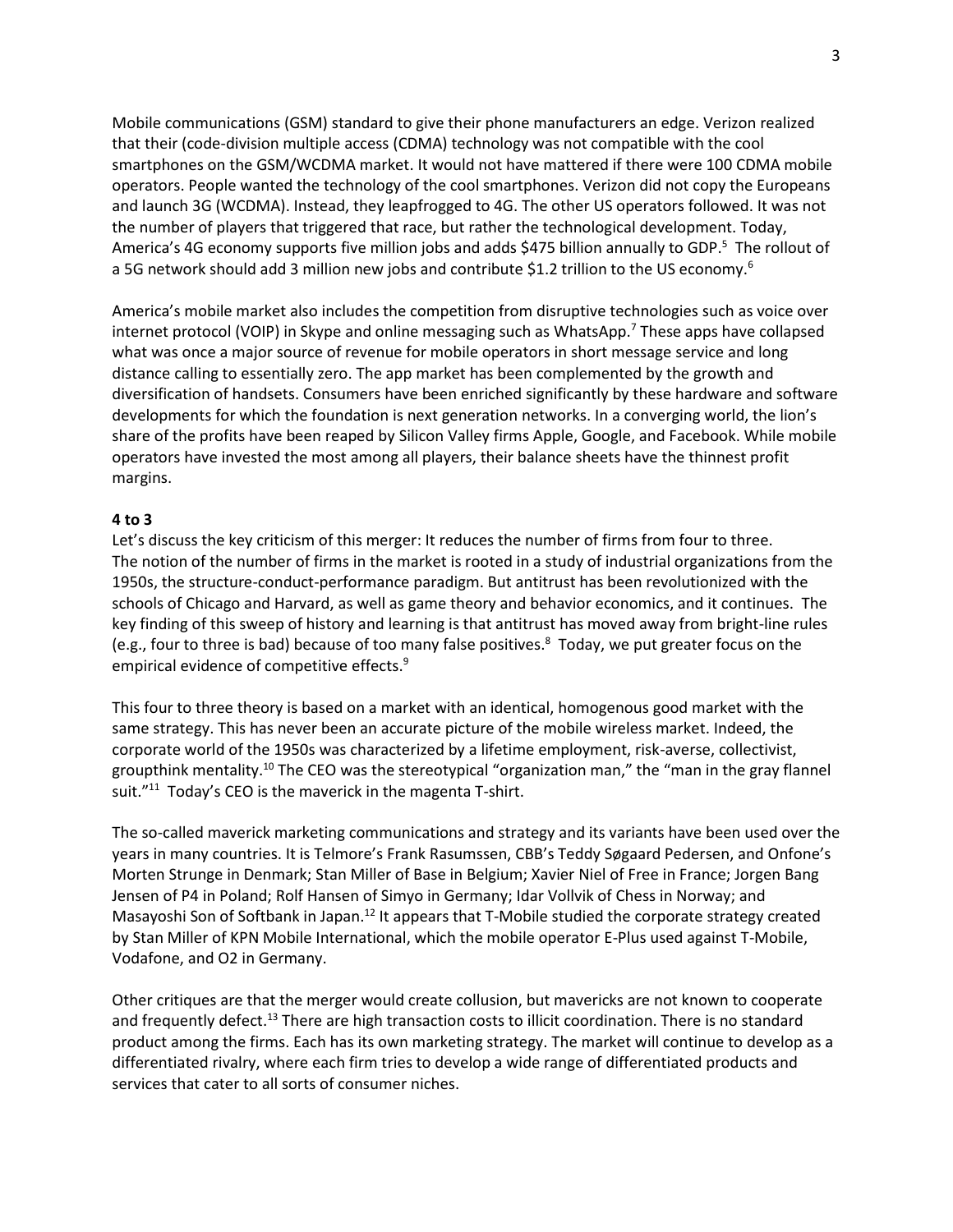In any event, there is no guarantee that the market will not consolidate to three networks anyway. A cable company could buy Sprint, or Sprint could exit the market. T-Mobile is willing to pay a premium, probably more than a cable company, because the synergies are most attractive to them.

There is more than intuition that informs this analysis. Let's look at some of the key academic papers. Regulators around the world ask the same question. It is challenging because of blunt tools, imprecise data, and outdated assumptions.

Some assert that we have a competitive market today because the AT&T acquisition of T-Mobile was rejected. I disagree because the model presented by regulators does not hold up. The Department of Justice rejected the notion of merger efficiencies because, per its analysis, most large mobile service providers have reached the point of constant or even (rarely) declining returns to scale.<sup>14</sup> It prepared a model that analyzed scale economies for 22 mobile carriers in seven countries. The study's period 1998– 2007 covers companies at different stages of 2G and 3G development to attempt to extrapolate the future—before the key events of the launch of iPhone and later 4G. Oddly, the study omits results for the incumbents in three of the countries. We have a decade of more data to crunch with that model, so before relying on that analysis, we should at least plug in the numbers to see whether the model holds and go back and add the companies that were omitted. Again, we need to look at what actually happened, not extrapolations.

The Europeans made a retrospective of their decisions in Austria and Netherlands. They note the demonstrated global downward trend in average revenue per user (ARPU) per month (what an average mobile subscriber pays per month), which exists regardless of the level of consolidation, and they cannot prove that their efforts affected price.<sup>15</sup> Separately, we can confirm in the BOFML numbers that ARPU is down and traffic up in Austria with a four to three consolidation.<sup>16</sup> The five to four consolidation in the Netherlands also shows ARPU down and traffic up.<sup>17</sup>

Another paper claims that four-to-three mergers not only increase investment by 19 percent with merging operator but also increase price up by 16 percent.<sup>18</sup> The study of 33 countries from 2002 to 2014 investigates entry via licensing, exit via mergers, and organic growth**.** While the impact of the merger to investment is not conclusive, the paper suggests to regulators that increased investment is worth an increase in price. The authors suggest that in-depth in-country studies could resolve the shortcomings of their research and suggest that the role of price could also be related to mobile virtual network operators (MVNOs), but that would require a separate study. The authors note that the pricing information in their study is imperfect. (Some countries only provide prices from two operators.) The paper focuses on the lowest priced offers but does not use the appropriate database designed to capture the relevant information. Moreover, the study does not control for differences between multiplay fixed and mobile operators (e.g., AT&T and Verizon) and "pure play" mobile operators (e.g., T-Mobile and Sprint). They believe their study is most representative of market entry (license) and exit (merger). They stress the potential trade-off between market power effects and efficiency gains stemming from mergers may be worthwhile.

The reason that we put more emphasis on evidence and the actual impact is that regulators have gotten it spectacularly wrong. Take the Blockbuster–Hollywood Video decision, the classic horizontal merger with two large competitors in the brick and mortar retail DVD business. In that 1950s industrial organizations mindset, the antitrust experts concluded that the deal would reduce the number of firms and hence harm consumers and competition.<sup>19</sup> But these experts failed to incorporate the role of technology. Netflix was transitioning its service from DVD by mail to online streaming. Hollywood and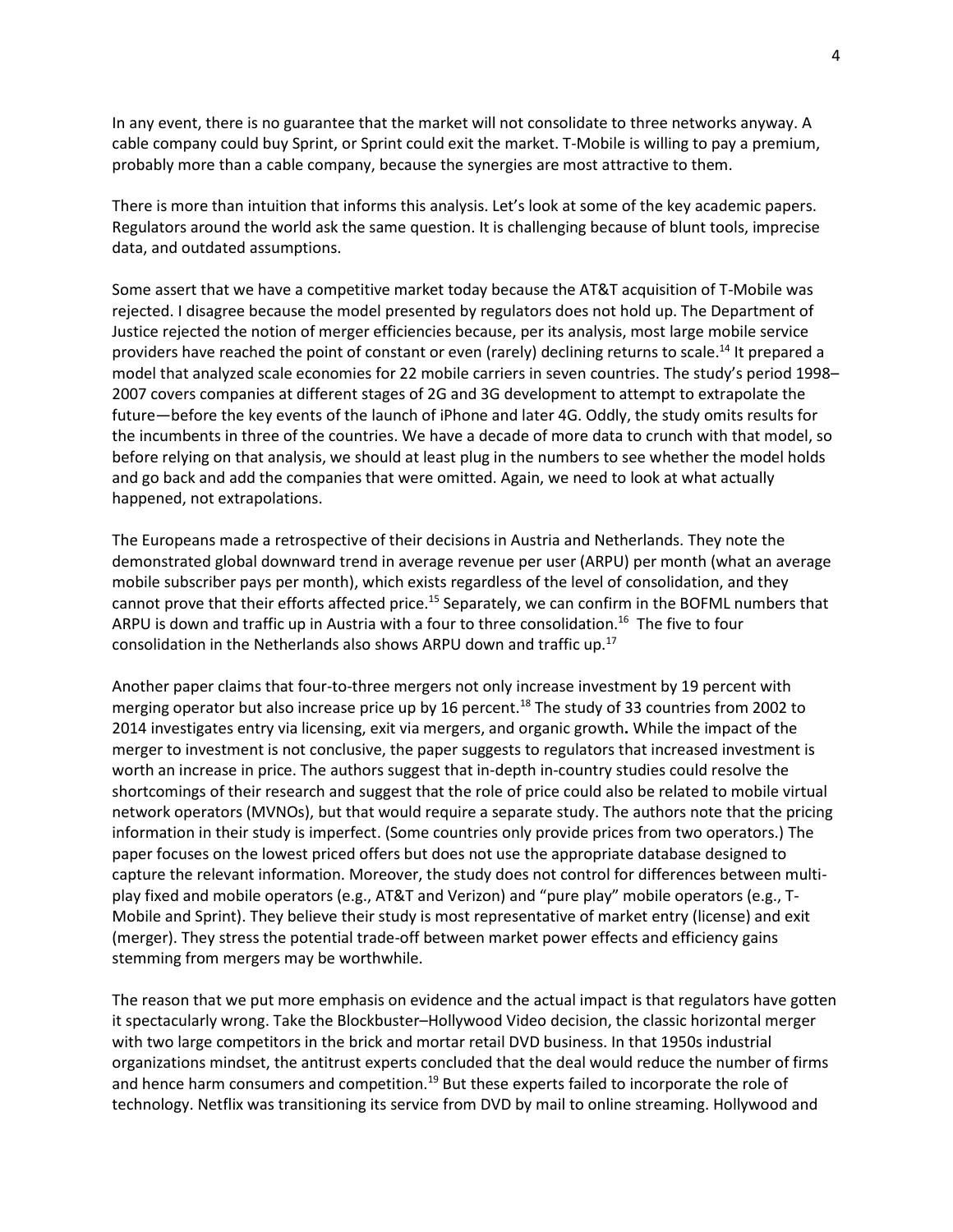Blockbuster had a digital plan, the merger was predicated on making that investment, but the merger was denied. It possible that Netflix would have more competition had the Blockbuster–Hollywood Video been allowed. Today, Netflix has 125 million customers and almost \$12 billion in annual revenue.<sup>20</sup> It could swallow both Sprint and T-Mobile. Indeed, I wonder why Netflix, market cap \$150 billion, does not just buy them outright to create optimized distribution for its content.

There is no penalty for antitrust authorities when they get it wrong. They keep their jobs. But many jobs in forms are lost because of their decisions. Consumers and competition have suffered because of antitrust authorities and their outdated bright-line rules. Pronouncement about the preferred number of mobile operators in a mobile market is central planning, plain and simple.

#### **Higher Prices**

The other critique of this merger is that it will lead to higher prices. I find this the most absurd of all claims. Mobile wireless providers have been consolidating from five to four to three national networks for over a decade, and prices are only going one way: down. Value is going up.

First, let us recognize that mobile broadband is extremely valuable, in part because of high fixed costs, particularly price of spectrum. Logically, something with a high value has a relatively high price. But this says little about the prices consumers pay.

The key reason that prices are relatively high for consumers is misguided regulatory policy. Regulators have designed policy to force consumers to pay near 100 percent of the cost and to artificially and unfairly restrict the development of a two-sided market. Theoretically, the price of mobile broadband could be zero or very-low cost. Every single communications networks in US history allowed a two-sided market to reduce costs for end users and to increase output. When it comes to the internet, we suspend economics.

Consider when Netflix sent a DVD by the US Postal Service. The customer paid a subscription, and Netflix paid the postage. Now that Netflix is online, the customer still pays the subscription fee, but Netflix sends the postal fee to the broadband provider. The broadband provider thus must collect that fee from the entire subscriber base whether or not they subscribe to Netflix. In other terms, Netflix has been able to grow its customer base without meaningfully having to increase its delivery costs. It comprises 35 percent of downstream fixed traffic today in North America.<sup>21</sup> As for downstream mobile traffic, Google makes up about 21 percent of all traffic; Facebook about 14 percent.<sup>22</sup>

Mobile operators have attempted to lower prices, but regulators, pressured by so-called consumer advocates, tried to block these efforts.<sup>23</sup> T-Mobile's BingeOn and MusicFreedom were wildly popular, prompting millions of customers to switch. What was the prior Federal Communications Commission's (FCC) response and now the California legislature? To shut down a program that consumers love. This regulatory discrimination extends to various welfare-enhancing activities such as health care providers subsidizing the cost of prenatal videos through AT&T or Verizon's effort to challenge the online advertising duopoly and breathe new life into Yahoo. This ideological prejudice in which regulators, not consumers, decide the products we get to have, costs our economy about \$30–\$40 billion annually,<sup>24</sup> an amount equal to four times what we spend on the Universal Service Fund annually. We could have closed the digital divide years ago had our regulatory policy not prioritized the profits of Silicon Valley over the welfare of the poor.

In any case, we will never get 5G if we do not allow a two-sided market, pricing flexibility, and business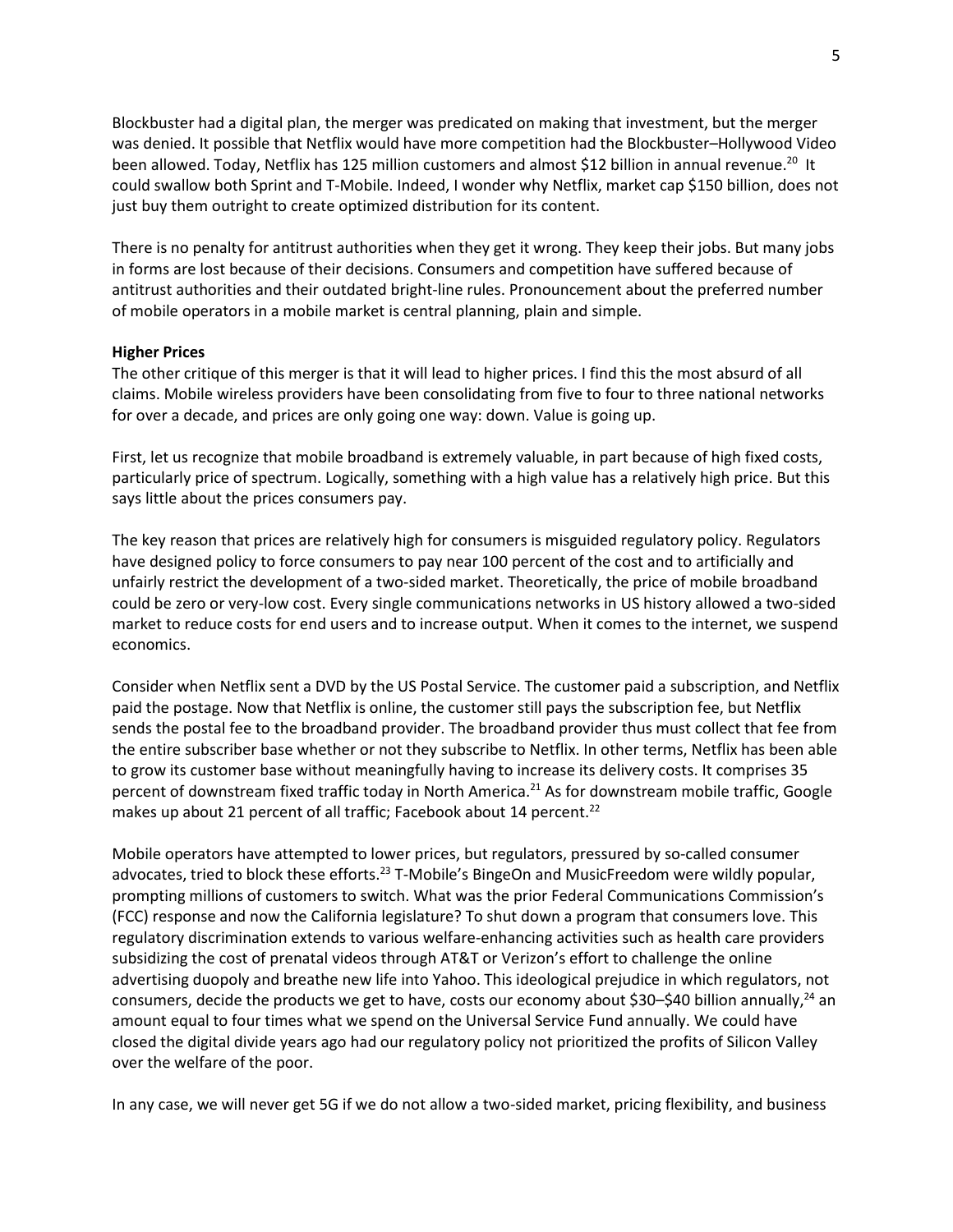model experimentation. The wholesale market will have to multiply many times over, and resellers will come in entirely new guises. Consider a company such as Tesla, which sells about 30,000 cars a month, each one equipped with a mobile subscription. In practice, the Tesla is nothing more than a smartphone on wheels with a SIM card inside. To date, Tesla prepays the mobile data subscription and bundles it with the car price.<sup>25</sup> Tesla is probably the most famous de facto MVNO that you have never heard about. It, like hundreds of other companies and products such as Amazon Kindle, get to package and resell communications and never have to register at the FCC.

### **5G**

There is no doubt much focus on 5G and how it can catalyze economic growth. Industry players make it sound easy, but past experience show how difficult and risky technological change is. Look back at the year 2000 and the dreams that ARPU would double. The 3G market did not develop as predicted, and it took years before consumers adopted it. Despite 3G's launch in 2000, the 3G Motorola RAZR phone did not appear until the fourth quarter 2006. A month later came the first iPhone, which was a 2G GSM phone. It is reasonable that companies want to merge to reduce their risk in an uncertain environment, while forging ahead with network deployment required to defend existing investment as well as to compete with other technologies.

There is a role for government here, but it is not to pick a winner or make facile pronouncements on the preferred number of players in the market. We should welcome the many American companies that want to invest in the spectrum-enabled economy, some \$275 billion through 2024.<sup>26</sup> Market-based auctions have delivered hundreds of billions of dollars to the US economy. We need government to make substantive policy such as allocating more spectrum and promoting regulatory frameworks that encourage investment, network deployment, and business model experimentation.

Regulators have also failed us by delivering a sub-optimal spectrum policy that constrains supply, which also contributes to high prices. Indeed our wireless economy was delayed about half a century because regulators wouldn't even allow the market based auction.<sup>27</sup> Spectrum policy was conducted to satisfy<sup>28</sup> the 60 or so federal agencies that possess two-thirds of our nation's prime spectrum resources, free of charge, leaving the private sector, which actually pays for the right to use the airwaves, with less than 20% percent of the spectrum best suited for mobile broadband.<sup>29</sup> That the industry can create so much value for our economy with so little spectrum is a testament to innovation and proof that market actors make efficient use of scare resources.

We need more spectrum at all levels. I applaud the FCC's upcoming vote to make more mid-band spectrum available.<sup>30</sup> States and municipalities must streamline policies to infrastructure deployment.<sup>31</sup> Old siting and permitting rules designed for large cell towers must be modernized for today's smaller and less-intrusive technologies—most critically the deployment of small-cell antennas in their communities. Small-cell, shoebox-sized antennas are critical to building more dense networks needed to enable 5G. We should recognize and embrace the diversification of the mobile industry value chain, which is diversified across networks (a variety of strategies using different spectrum bands, fixed satellite, satellite, landline fiber, and cable and DSL technologies); terminals (notably smartphones and tablets at all price points, not to mention the emergence of the near-infinite number of connected devices—Americans are well on their way to adopt pre-5G products such as Amazon Alexa and Google Home<sup>32</sup>); and the universe of apps and services. There is a lot of 5G excitement about 5G, and the operators' announcements show that the technological development drives the companies' investments.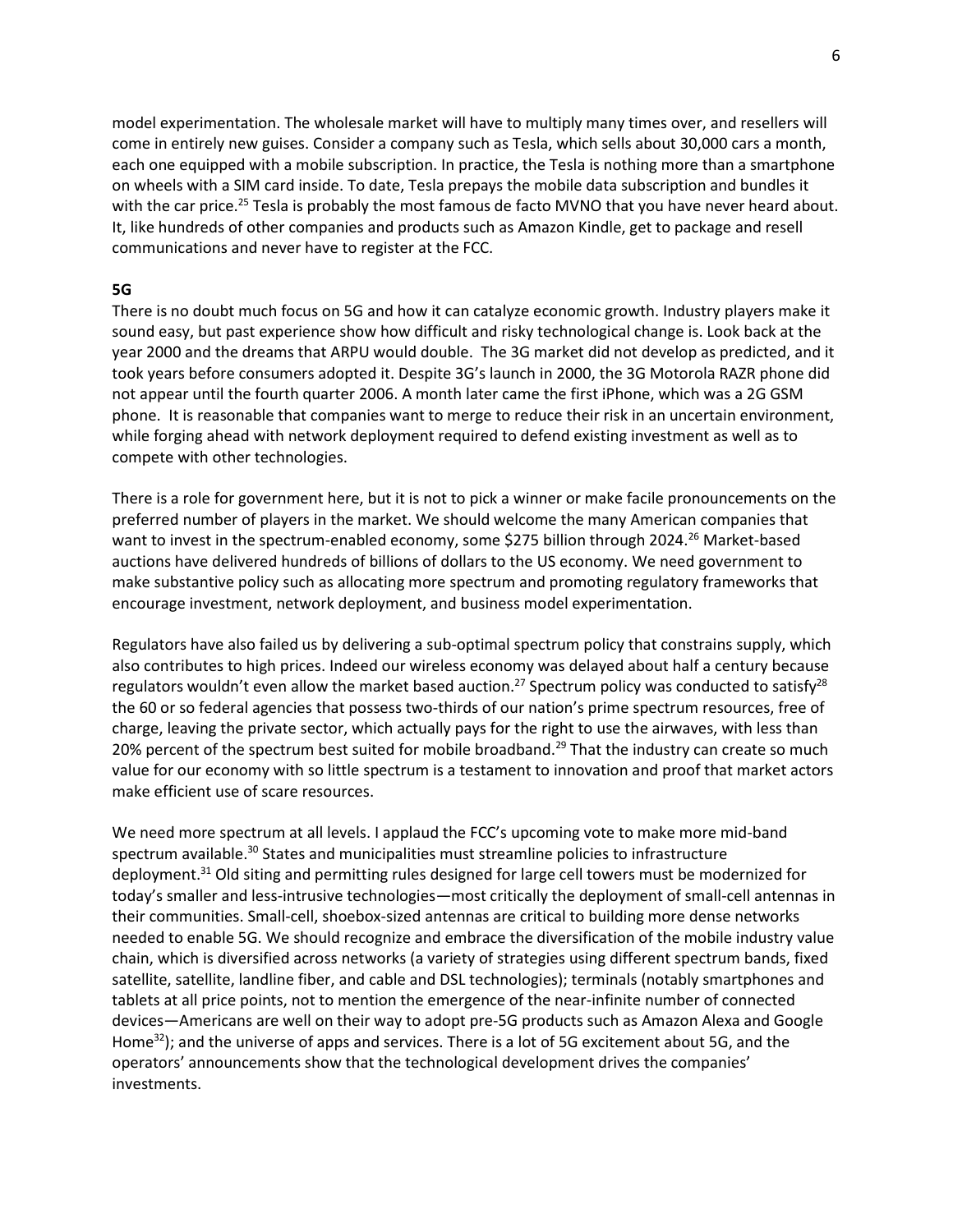The International Telecommunication Union is still working on the standards, but that should not stop this fertile period of experimentation, innovating a range of 4G and pre-5G services. It is not clear how much of the value that mobile operators can capture. Historically, the value has gone to Silicon Valley, The launch of the iPhone did little for operators' share price, but it has been great for Apple.<sup>33</sup> Looking at the great value created with the launch of smartphones and app stores that dominate the mobile services market, there is little value for operators—value added to those who make hardware as well as services such as Google and Facebook.

## **Conclusion**

In 1996 Congress certified the will of the people and the bipartisan consensus that the internet should be free and unfettered from state and federal regulation.<sup>34</sup> The birth and growth of the commercial internet is the greatest free-market success story in history. It unleashed \$1.6 trillion in private investment in next generation communications networks, <sup>35</sup> an amount in hard assets larger than any other American industry.<sup>36</sup> The US is less than 5 percent of the world's population but enjoys about 25 percent of the world's private outlay for communications networks, a staggering figure.<sup>37</sup> This was what was required for us to get leadership in 4G, and at a minimum we need to maintain and grow this level so that we can lead in 5G.

Telecom regulation is not driven by market failure, but rather market success. Mobile operators should be celebrated for their accomplishments, achievements made essentially without government subsidies. Instead, a chorus of regulatory advocates and media outlets claim that mobile operators block the very innovation their networks enable. This claim is not only illogical and preposterous but also harmful and distracting. While we split hairs on market definition and magic numbers, we have lost focus on a bigger, more important issue. China is about to eat our lunch in the internet economy. China already has the edge on 5G<sup>38</sup> and supplanted the US as the world's largest mobile app market by downloads and revenue for two years running.<sup>39</sup> As the *New York Times* describes, Alibaba, Baidu and Tencent make Amazon, Google, and Facebook look tame.<sup>40</sup>

In closing, I want to thank the committee for giving us the opportunity to reflect on our progress. *Game of Thrones* offers a lesson in civilization illustrated through George R. R. Martin's depiction of late medievalism inspired by actual events and characters, notably the War of the Roses in the 15th century. It is no coincidence that during that period many began to escape serfdom to the New World, heralding the Age of Discovery. The many settlers who followed fled the rule of kings so that they could live under the rule of law. What ultimately liberated the wretched European serfs was free enterprise: the rise of commerce and the merchant class and people being able to own their own property and monetize their labor and inventions.

I submit that the same powerful, transformative, and ultimately uplifting force of enterprise is exactly what is going on today in this merger and the larger digitally connected industries in general.

So back to the key questions. How will this merger affect prices, and how will it affect investment in infrastructure? In spite of or because of consolidation, consumers have never had it better than they do today, and that trend should only continue. Government should not freeze the market in place, saddle it with some arbitrary number, or favor some players in the name of the "public interest." The role of government is to protect freedom, entrepreneurship, and competition. We should welcome 5G because it is another milestone in the never-ending story of our civilization as a constant, dynamic evolution, continuously improving our quality of life.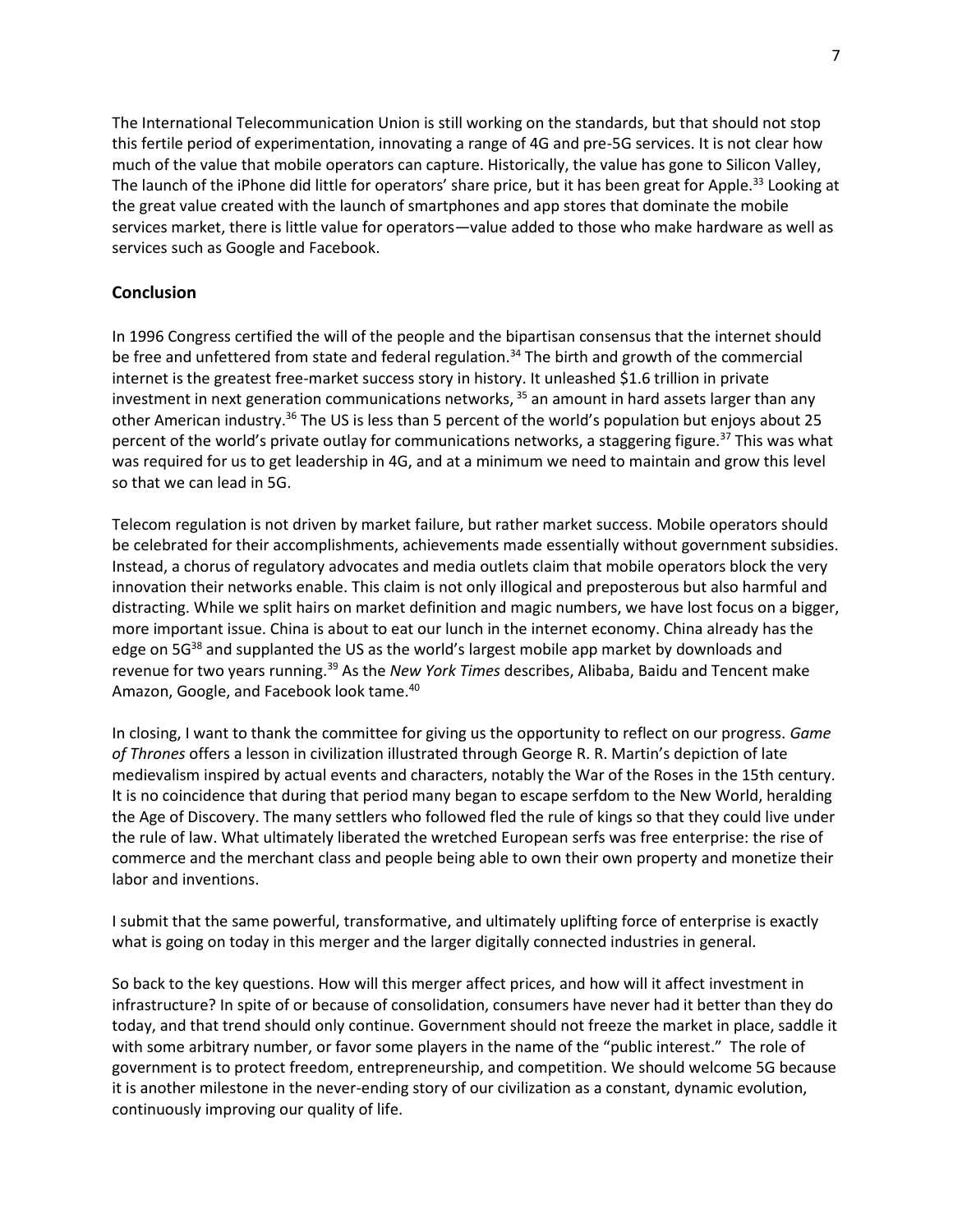<sup>4</sup> "Measuring the Information Society Report". International Telecommunications Union. 2017.

<https://www.itu.int/en/ITU-D/Statistics/Pages/publications/mis2017.aspx>

<sup>5</sup> David Abecassis, Chris Nickerson, and Janette Stewart, "Global Race to 5G—Spectrum and Infrastructure Plans and Priorities," Analysys Mason, April 2018, https://api.ctia.org/wp-content/uploads/2018/04/Analysys-Mason-Global-Race-To-5G\_2018.pdf.

<sup>6</sup> Ibid.

 $\overline{a}$ 

7 "Report: Skype Makes up One-Third of All International Phone Traffic," *FierceWireless*, February 13, 2013, http://www.fiercewireless.com/story/report-skype-makes-one-third-all-international-phone-traffic/2013-02-15. and Evans, Benedict. "WhatsApp Sails Past SMS, but Where Does Messaging Go Next?," January 11, 2015, http://ben-evans.com/benedictevans/2015/1/11/whatsapp-sails-past-sms-but-where-does-messaging-go-next. <sup>8</sup> Andrew Gavil, *Antitrust Law in Perspective: Cases, Concepts and Problems in Competition Policy* (West Academic Publishing, 2016), 84–88.

<sup>99</sup> Ibid.

<sup>10</sup> William H. Whyte, *The Organization Man* (Simon and Schuster, 1956).

<sup>11</sup> Sloan Wilson, *The Man in the Grey Flannel Suit* (Simon and Schuster, 1955).

<sup>12</sup> Consult Strand Press Room, "T-Mobile Is Probably on the Right Track in the US. The Question Is Why It Took Them and CEO John Legere So Many Years to Copy What Other Operators Have Done Successfully Around the World, http://strandreports.com/sw6351.asp.

<sup>13</sup> Ibid Gavil

<sup>14</sup> Yan Li and Russell Pittman, "The Proposed Merger of AT&T and T-Mobile: Are There Unexhausted Scale Economies in U.S. Mobile Telephony?," *Journal of Competition Law & Economics* 9 (2013): 49–63. <sup>15</sup> Christos Genakos, Tommaso Valletti, and Frank Verboven, "Evaluating Market Consolidation in Mobile

Communications," *Economic Policy* 33.93 (2018): 45–100.

<sup>16</sup> BAML 102.

<sup>17</sup> BAML 152.

<sup>18</sup> Genakos, Christos, Tommaso Valletti, and Frank Verboven. "Evaluating market consolidation in mobile communications." *Economic Policy* 33.93 (2018): 45-100.

<sup>19</sup> *Federal Trade Commission v. Blockbuster Inc.*,

<https://www.ftc.gov/sites/default/files/documents/cases/2005/03/050304compblockbuster.pdf>

<sup>20</sup> Netflix Financial Statement. April 16, 2018. https://ir.netflix.com/financial-statements

<sup>21</sup> "Global Internet Phenomena in 2016" (Sandvine, 2016),

https://www.sandvine.com/hubfs/downloads/archive/2016-global-internet-phenomena-report-latin-america-andnorth-america.pdf.

 $22$  Ibid.

<sup>23</sup> Marvin Ammori. "T-Mobile Is Likely Violating Net Neutrality." Slate. December 15, 2015.

http://www.slate.com/articles/technology/future\_tense/2015/12/t\_mobile\_s\_binge\_on\_program\_likely\_violates\_ net\_neutrality.html

<sup>24</sup> George S. Ford, "Net Neutrality, Reclassification and Investment: A Counterfactual Analysis," Phoenix Center for Advanced Legal and Economic Public Policy Studies, April 25, 2017, http://www.phoenixcenter.org/perspectives/Perspective17-02Final.pdf.

<sup>25</sup> Fred Lambert, "Tesla Is Introducing New Paid 'Premium Connectivity' Package to Support In-Car Internet Features of Growing Fleet," Electrek, June 23, 2018, [https://electrek.co/2018/06/23/tesla-new-paid-premium](https://electrek.co/2018/06/23/tesla-new-paid-premium-connectivity-package-in-car-internet-features)[connectivity-package-in-car-internet-features.](https://electrek.co/2018/06/23/tesla-new-paid-premium-connectivity-package-in-car-internet-features)

<sup>26</sup> Accenture Strategy, "How 5G Can Help Municipalities Become Vibrant Smart Cities," https://newsroom.accenture.com/content/1101/files/Accenture\_5G-Municipalities-Become-Smart-Cities.pdf.

<sup>1</sup> "How Americans Spend Their Money," *Washington Times*, February 10, 2008,

http://www.nytimes.com/imagepages/2008/02/10/opinion/10op.graphic.ready.html.

<sup>&</sup>lt;sup>2</sup> David Teece, "Profiting from Technological Innovation: Implications for Integration, Collaboration, Licensing and Public Policy," School of Business Administration, University of California, Berkeley, CA 94720, U.S.A., June 1986, http://www4.lu.se/upload/CIRCLE/INN005/Teece\_Reflections.pdf.

<sup>3</sup> Bank of America Merrill Lynch. Global Wireless Matrix. Q1 2018. Page 194